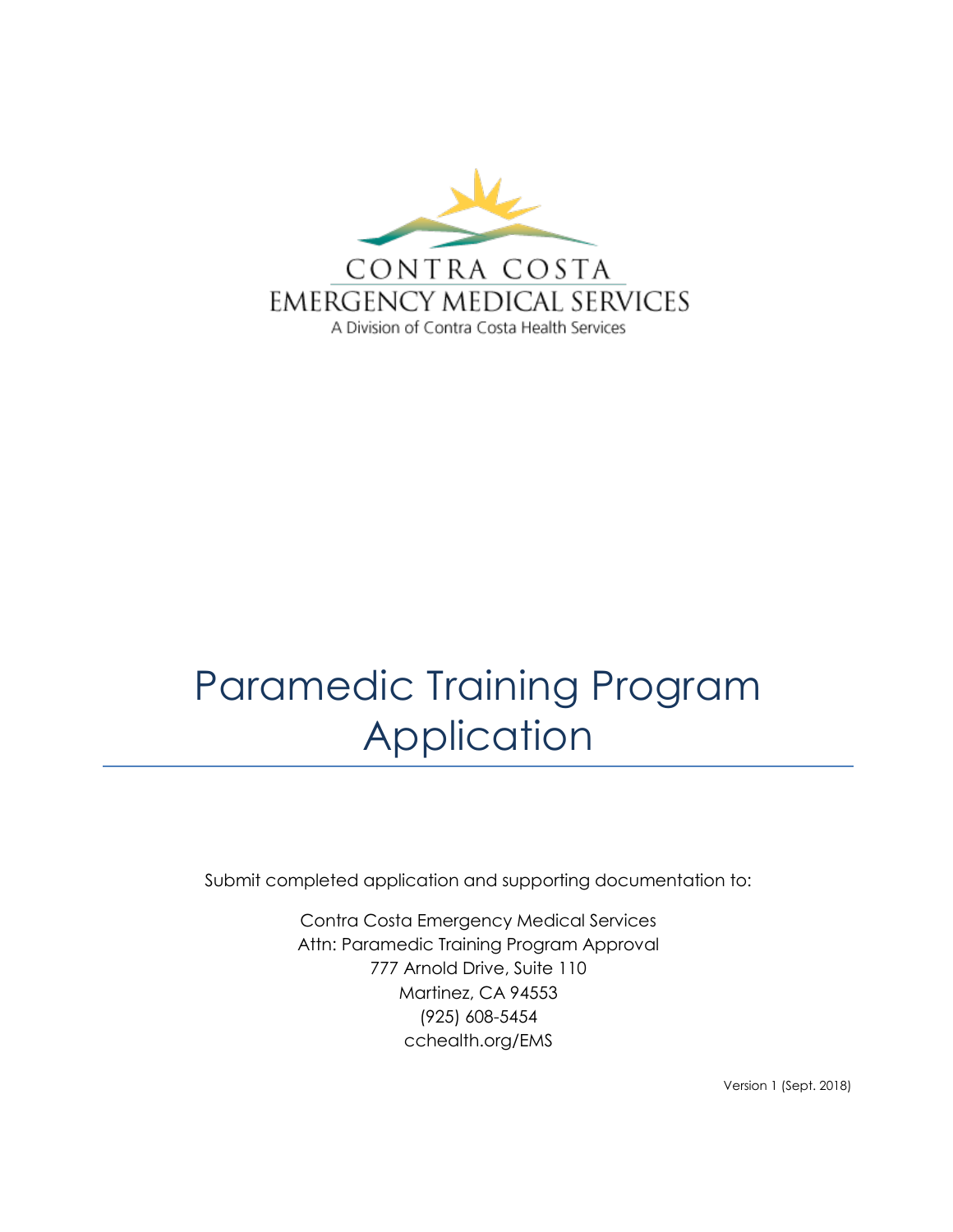

### Paramedic Training Program Checklist

| <b>Material to be submitted</b>                                                                                        | <b>Initial</b> | Renewal | <b>EMS Agency</b><br><b>Use Only</b> |
|------------------------------------------------------------------------------------------------------------------------|----------------|---------|--------------------------------------|
| <b>Application Form</b>                                                                                                |                |         |                                      |
| Course location – proposed dates – textbook<br>information forms                                                       |                |         |                                      |
| Program Medical Director form and supporting<br>documentation, including curriculum vitae                              |                |         |                                      |
| Program Director form and supporting<br>documentation, including curriculum vitae                                      |                |         |                                      |
| Clinical Coordinator form and supporting<br>documentation, including curriculum vitae                                  |                |         |                                      |
| Principal Instructor form and supporting<br>documentation for each principal instructor,<br>including curriculum vitae |                |         |                                      |
| Teaching Assistant form and supporting<br>documentation for each teaching assistant,<br>including curriculum vitae     |                |         |                                      |
| Clinical Experience Affiliation form and supporting<br>documentation                                                   |                |         |                                      |
| Field Internship Affiliation form and supporting<br>documentation                                                      |                |         |                                      |
| Current CAAHEP accreditation letter or Letter of<br>Review                                                             |                |         |                                      |
| Course schedule                                                                                                        |                |         |                                      |
| Outlines of prerequisite courses for program entry                                                                     |                |         |                                      |
| Outline of course objectives                                                                                           |                |         |                                      |
| Detailed course curriculum, including syllabi and<br>textbook(s)                                                       |                |         |                                      |
| Performance objectives for each skill                                                                                  |                |         |                                      |
| Description of quality improvement process for<br>student clinical performance                                         |                |         |                                      |
| Description of how the school will integrate into the<br>Contra Costa County EMS quality improvement<br>program        |                |         |                                      |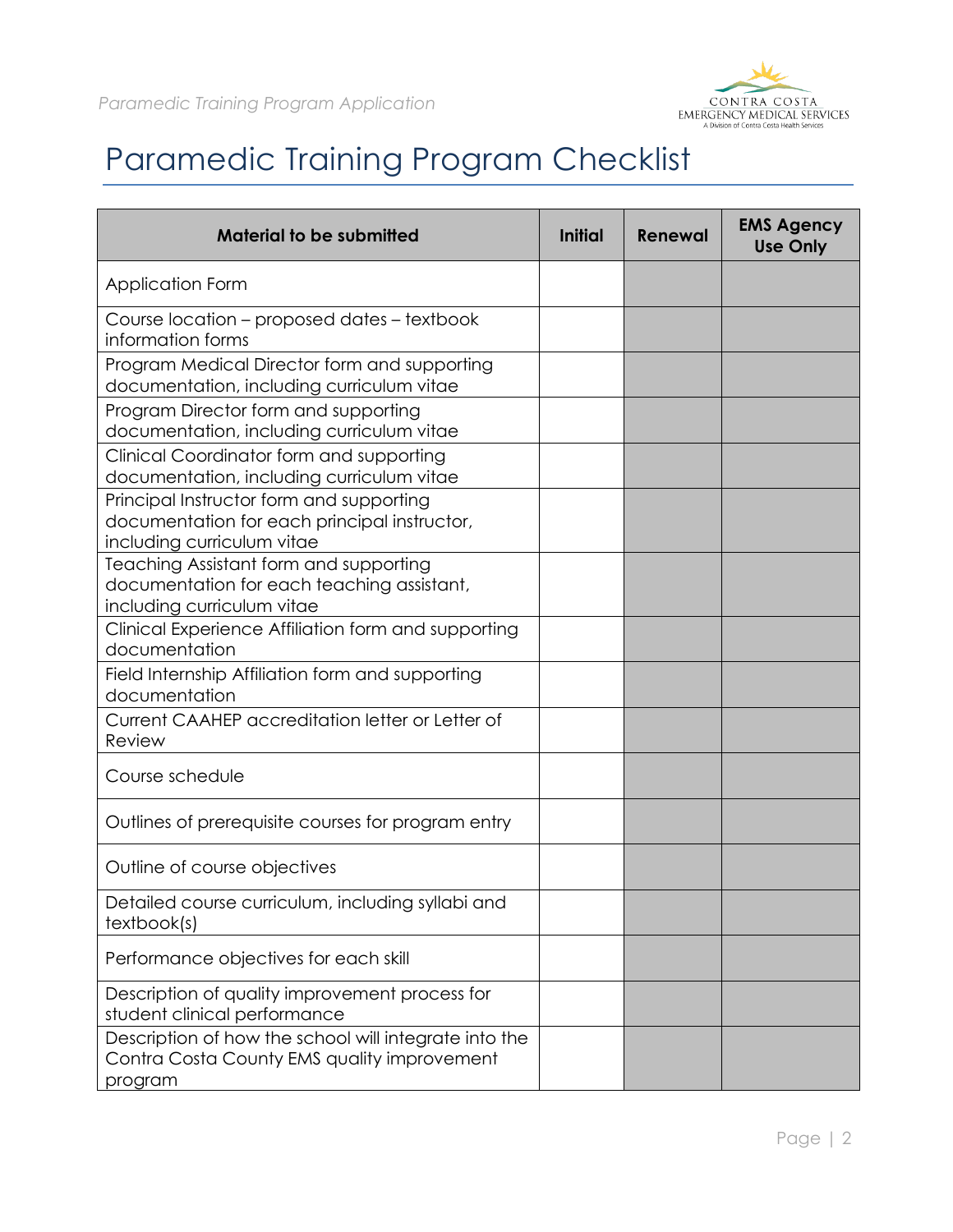



| <b>Material to be submitted</b>                                                                                                                                                                                                                                                                                                   | <b>Initial</b> | Renewal | <b>EMS</b><br>Agency<br><b>Use Only</b> |
|-----------------------------------------------------------------------------------------------------------------------------------------------------------------------------------------------------------------------------------------------------------------------------------------------------------------------------------|----------------|---------|-----------------------------------------|
| EMS Quality Improvement Plan (EQIP)                                                                                                                                                                                                                                                                                               |                |         |                                         |
| Proposed field observation criteria                                                                                                                                                                                                                                                                                               |                |         |                                         |
| Description of the orientation program for the<br>program's preceptors who are observing students;<br>must include training on objective scoring criteria                                                                                                                                                                         |                |         |                                         |
| Clinical and field evaluation forms                                                                                                                                                                                                                                                                                               |                |         |                                         |
| Written description of the training facilities                                                                                                                                                                                                                                                                                    |                |         |                                         |
| Written description of the training equipment                                                                                                                                                                                                                                                                                     |                |         |                                         |
| Written description of exam security                                                                                                                                                                                                                                                                                              |                |         |                                         |
| Written description of student record keeping<br>procedures and security                                                                                                                                                                                                                                                          |                |         |                                         |
| Sample of written and skills examinations used for<br>periodic testing                                                                                                                                                                                                                                                            |                |         |                                         |
| Final written examination                                                                                                                                                                                                                                                                                                         |                |         |                                         |
| Final skills competency examination                                                                                                                                                                                                                                                                                               |                |         |                                         |
| Sample of course completion certificate                                                                                                                                                                                                                                                                                           |                |         |                                         |
| Provisions for National Registry Paramedic refresher<br>course [Requirement for renewal only]                                                                                                                                                                                                                                     |                |         |                                         |
| Sample continuing education (CE) certificate<br>consistent with Title 22, Div 9, Ch 11, Section<br>100395(m)                                                                                                                                                                                                                      |                |         |                                         |
| Applicant's accreditation or licensure for program<br>eligibility                                                                                                                                                                                                                                                                 |                |         |                                         |
| Letter of commitment that the program will have<br>sufficient resources to place all students in clinical<br>sites within 60 days of completion of didactic<br>training and place all students in field internships<br>within 90 days of completion of clinical experience.<br>Letter must explain how this will be accomplished. |                |         |                                         |
| Submit all documents electronically via a USB drive                                                                                                                                                                                                                                                                               |                |         |                                         |
| Paramedic Training Program Approval Fee                                                                                                                                                                                                                                                                                           |                |         |                                         |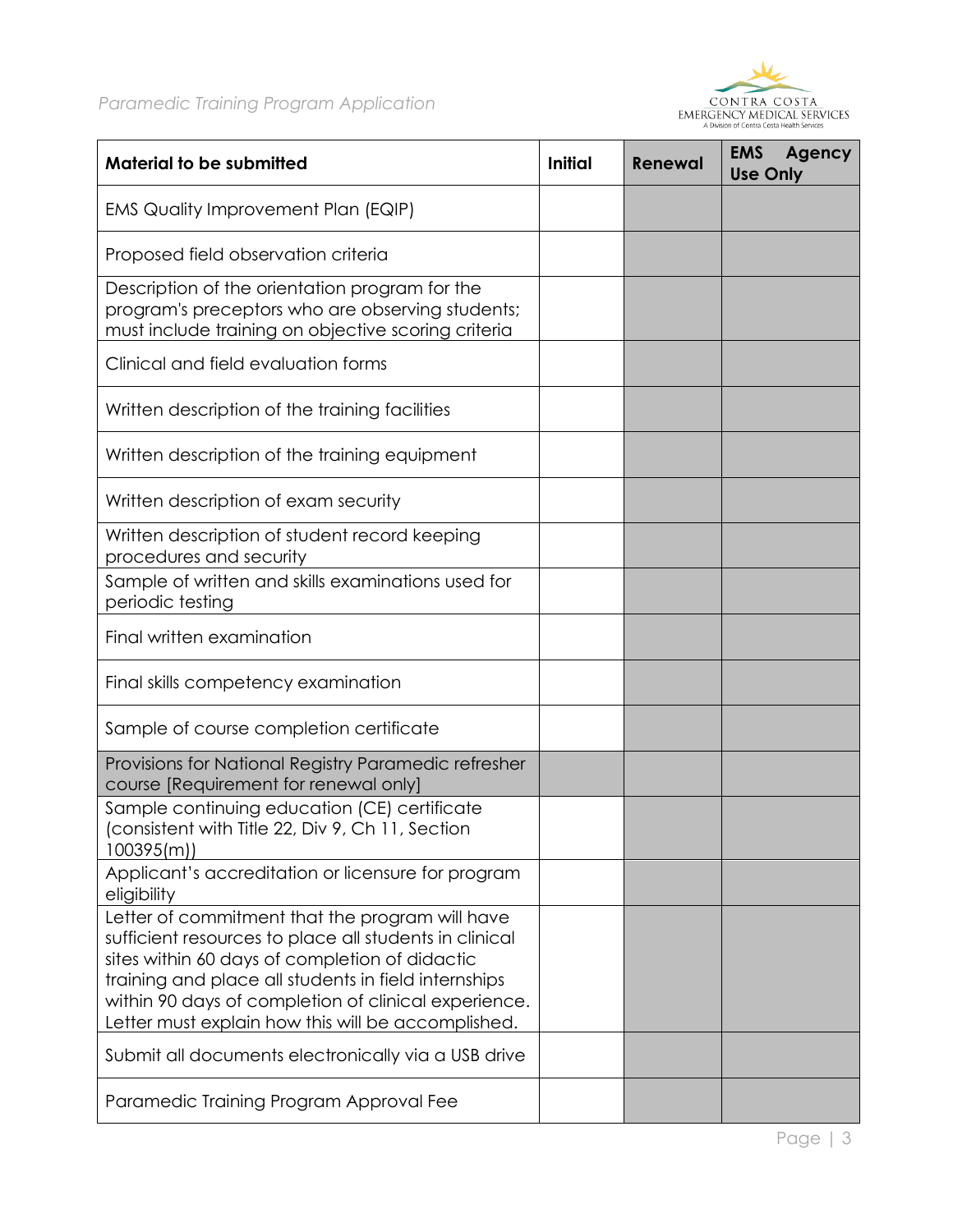

|             | <b>LEMSA Use Only</b> |              |
|-------------|-----------------------|--------------|
| Reviewed by | Date approved         | Date expires |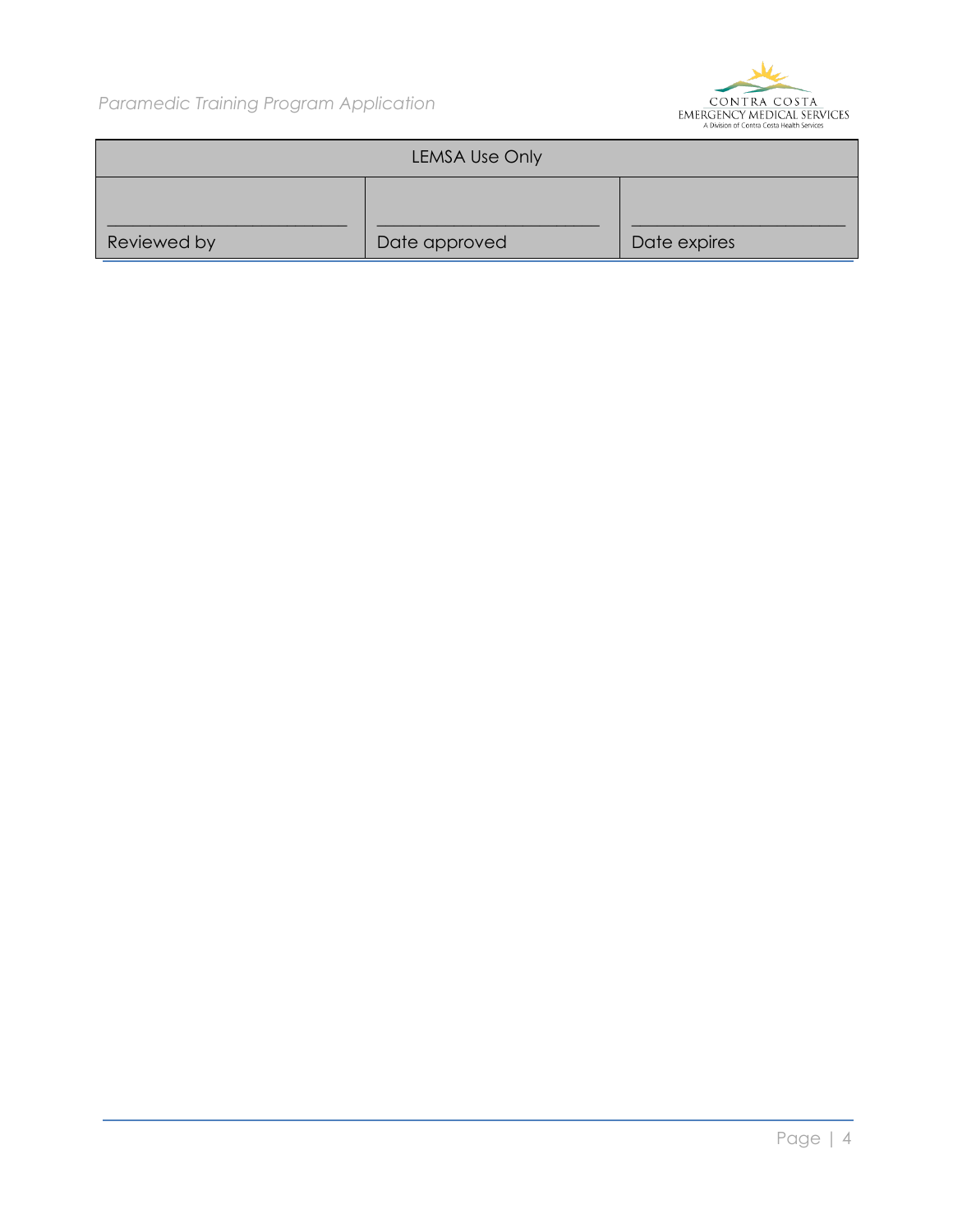

|                           | Initial                               |                                                                                                                                                                       |             | <b>J</b> Renewal |           |         |    |         |
|---------------------------|---------------------------------------|-----------------------------------------------------------------------------------------------------------------------------------------------------------------------|-------------|------------------|-----------|---------|----|---------|
|                           | Indicate Type of Program Eligibility: |                                                                                                                                                                       |             |                  |           |         |    |         |
|                           |                                       | Accredited University/College                                                                                                                                         | (Junior and |                  | Community | College | or | Private |
|                           | <b>Postsecondary School)</b>          | Medical Training Unit of a Branch of the Armed Forces or US Coast Guard                                                                                               |             |                  |           |         |    |         |
|                           |                                       | Government Agency, including Public Safety Agency                                                                                                                     |             |                  |           |         |    |         |
|                           |                                       | Licensed General Acute Care Hospital (must hold a special permit to operate Basic                                                                                     |             |                  |           |         |    |         |
|                           |                                       | or Comprehensive Emergency Medical Service and provide continuing education                                                                                           |             |                  |           |         |    |         |
|                           |                                       | to other health care professionals)                                                                                                                                   |             |                  |           |         |    |         |
|                           | Name of Training                      |                                                                                                                                                                       |             |                  |           |         |    |         |
| Program:<br><b>Street</b> |                                       |                                                                                                                                                                       |             |                  |           |         |    |         |
| Address:                  |                                       |                                                                                                                                                                       |             |                  |           |         |    |         |
| City:                     |                                       |                                                                                                                                                                       |             | State:           |           | Zip:    |    |         |
|                           | Telephone:                            |                                                                                                                                                                       | Fax:        |                  |           |         |    |         |
| Website:                  |                                       |                                                                                                                                                                       |             |                  |           |         |    |         |
|                           | Program Director:                     |                                                                                                                                                                       |             |                  |           |         |    |         |
|                           | <b>Clinical Coordinator:</b>          |                                                                                                                                                                       |             |                  |           |         |    |         |
|                           | Principal Instructor(s):              |                                                                                                                                                                       |             |                  |           |         |    |         |
|                           | <b>Teaching Assistants:</b>           |                                                                                                                                                                       |             |                  |           |         |    |         |
|                           | Clinical Site(s):                     |                                                                                                                                                                       |             |                  |           |         |    |         |
|                           |                                       |                                                                                                                                                                       |             |                  |           |         |    |         |
|                           | <b>Course Curriculum Verification</b> |                                                                                                                                                                       |             |                  |           |         |    |         |
|                           | January 2009.                         | I verify that the Paramedic course content is equivalent to the U.S. Department of<br>Transportation (DOT) National EMS Education Standards (DOT HS) 811 077 A,       |             |                  |           |         |    |         |
|                           | into this paramedic program.          | I verify that CPR training to the current American Heart Association's (AHAs)<br>Cardiopulmonary Resuscitation for Basic Life Support is a prerequisite for admission |             |                  |           |         |    |         |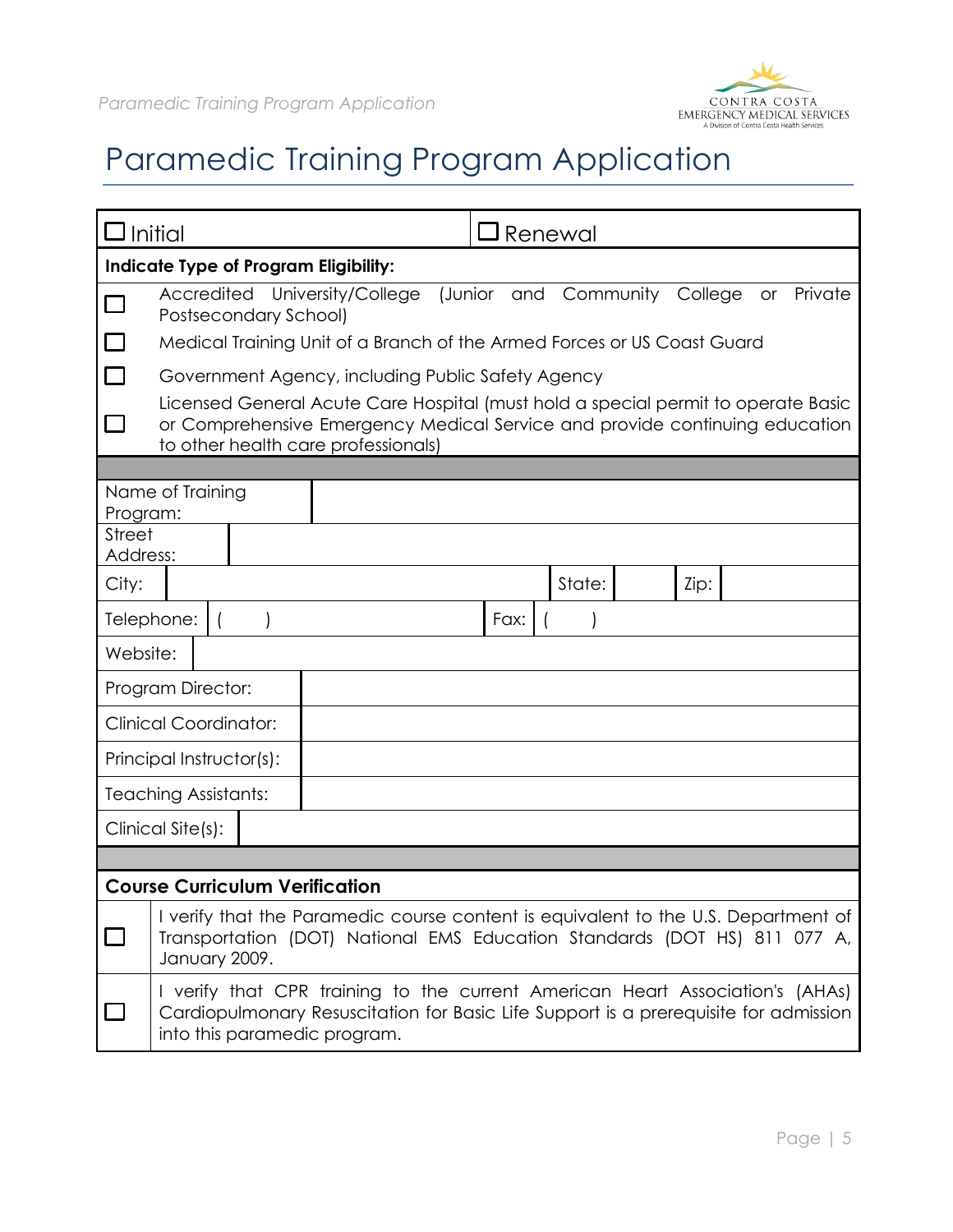

I certify that all information in this application packet is true and correct, to the best of my knowledge, and that I have read and understand the responsibilities and expectations of a Paramedic training program as outlined in CA Code of Regulations, Title 22, Division 9, Chapter 4.

I also agree to notify the LEMSA of any change in information submitted in this application within 10 calendar days.

Signature of Program Director

Signed in \_\_\_\_\_\_\_\_\_\_\_\_\_\_\_\_\_\_\_\_\_\_\_\_\_\_\_\_\_\_\_\_\_\_\_\_\_\_\_\_ on \_\_\_\_\_\_\_\_\_\_\_\_\_\_\_\_\_\_\_\_\_\_\_

city/state date

\_\_\_\_\_\_\_\_\_\_\_\_\_\_\_\_\_\_\_\_\_\_\_\_\_\_\_\_\_\_\_\_\_\_\_\_\_\_\_\_\_\_\_\_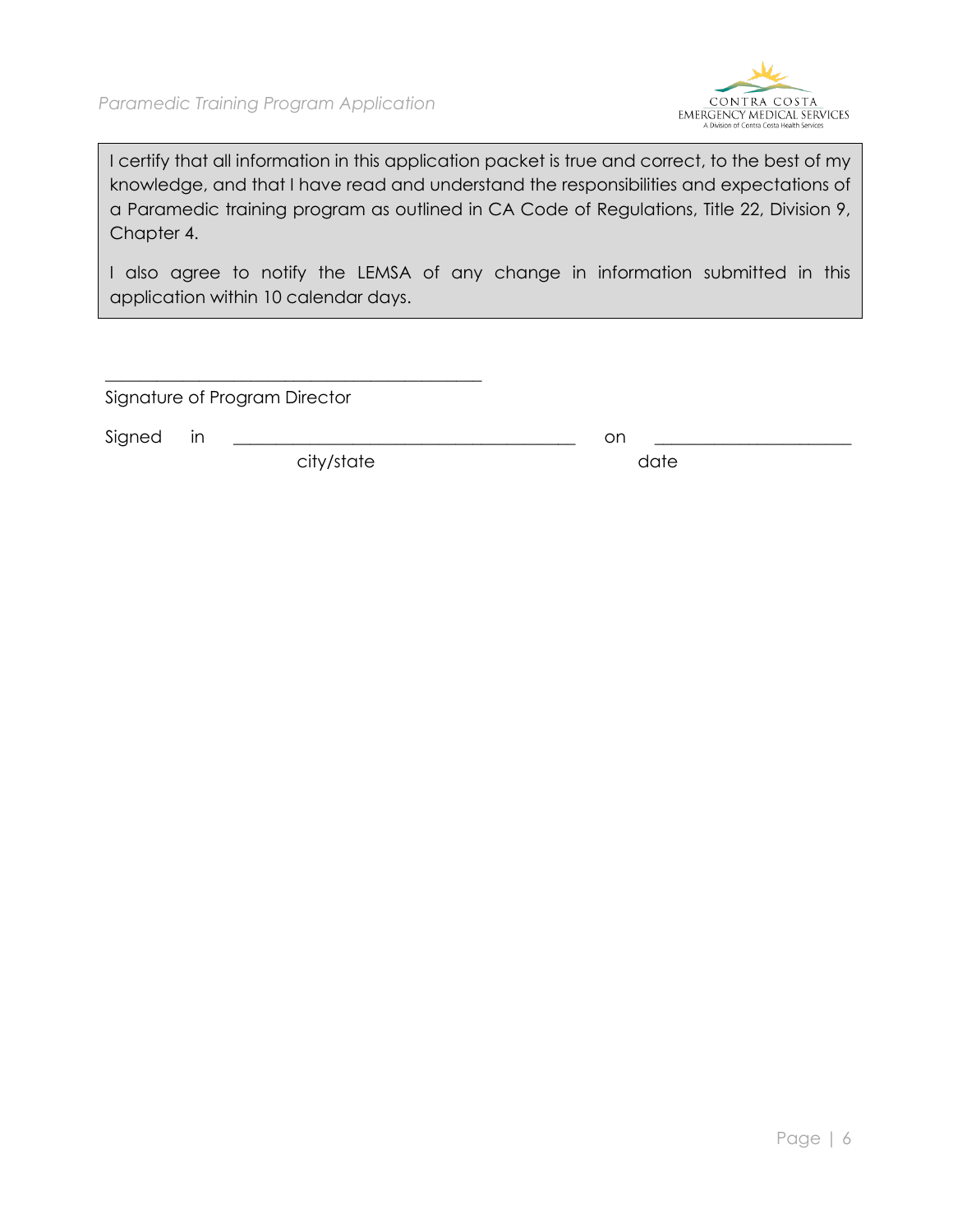

## Course Location

| <b>Proposed Course</b><br>Dates: |        |      |  |
|----------------------------------|--------|------|--|
| Class Site Street<br>Address:    |        |      |  |
| City:                            | State: | Zip: |  |
| Primary<br>Instructor:           |        |      |  |
| Teaching<br>Assistants:          |        |      |  |

#### Course Hours

|                            | <b>Paramedic Course</b> |                                           | <b>Refresher Course</b> |
|----------------------------|-------------------------|-------------------------------------------|-------------------------|
| <b>Classroom Hours:</b>    |                         |                                           |                         |
| <b>Clinical Hours:</b>     |                         |                                           |                         |
| Field Internship<br>Hours: |                         |                                           |                         |
| <b>Total Hours:</b>        |                         |                                           |                         |
| Number of<br>Units:        | Quarter                 | $\Box$ Semester $\Box$ Other: (specify) _ |                         |

#### Textbook Information

| <b>Title</b> | <b>Author</b> | Edition | Publisher |
|--------------|---------------|---------|-----------|
|              |               |         |           |
|              |               |         |           |
|              |               |         |           |
|              |               |         |           |
|              |               |         |           |
|              |               |         |           |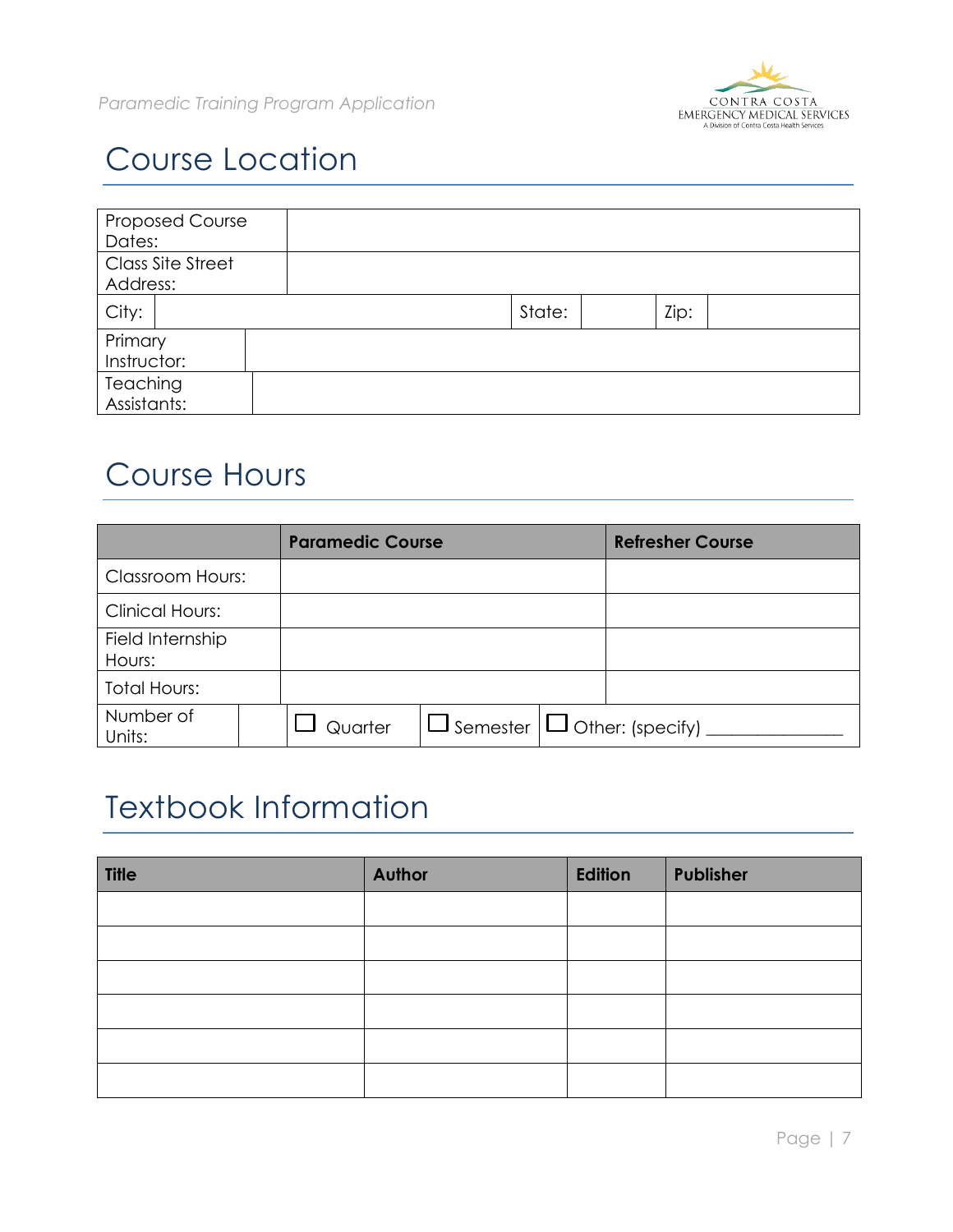

#### Program Medical Director Information

- 1. Each training program shall have an approved program medical director who shall be a physician currently licensed in the State of California, who has two (2) years experience in prehospital care in the last five (5) years, and who is qualified by education or experience in methods of instruction.
- 2. Duties of the program medical director shall include, but not be limited to:
	- a. Review and approve educational content of the program curriculum, including training objectives for the clinical and field instruction, to certify its ongoing appropriateness and medical accuracy.
	- b. Review and approve the quality of medical instruction, supervision, and evaluation of the students in all areas of the program.
	- c. Approval of provision for hospital clinical and field internship experiences.
	- d. Approval of principal instructor(s).

| Name:                                        |  |        | Title: |                     |  |  |
|----------------------------------------------|--|--------|--------|---------------------|--|--|
| Organization:                                |  |        |        |                     |  |  |
| <b>Street Address:</b>                       |  |        |        |                     |  |  |
| City:                                        |  |        | State: | Zip:                |  |  |
| Phone:                                       |  | Email: |        |                     |  |  |
| Professional License/<br>Certification Type: |  |        |        | Expiration<br>Date: |  |  |
| <b>Teaching</b><br>Credential(s):            |  |        |        |                     |  |  |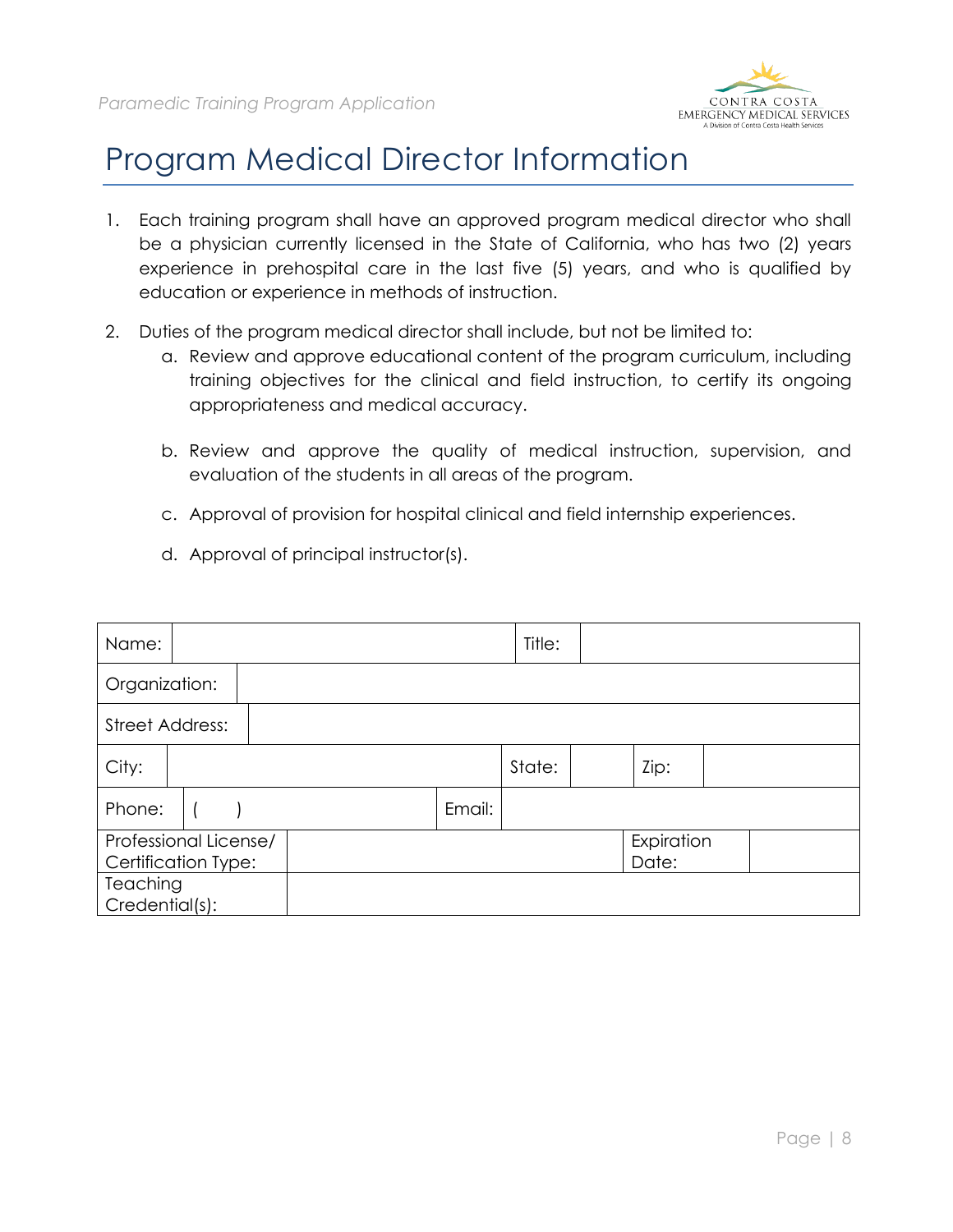

I hereby certify that I meet the qualifications for Program Medical Director as listed above and have attached documentation demonstrating my qualifications. I have read and understand the duties of a Paramedic Program Medical Director and the requirements for a paramedic training program as specified in State regulation.

Signature of Program Medical Director

\_\_\_\_\_\_\_\_\_\_\_\_\_\_\_\_\_\_\_\_\_\_\_\_\_\_\_\_\_\_\_\_\_\_\_\_\_\_\_\_\_\_\_\_

Signed in \_\_\_\_\_\_\_\_\_\_\_\_\_\_\_\_\_\_\_\_\_\_\_\_\_\_\_\_\_\_\_\_\_\_\_\_\_\_\_\_ on \_\_\_\_\_\_\_\_\_\_\_\_\_\_\_\_\_\_\_\_\_\_\_

city/state date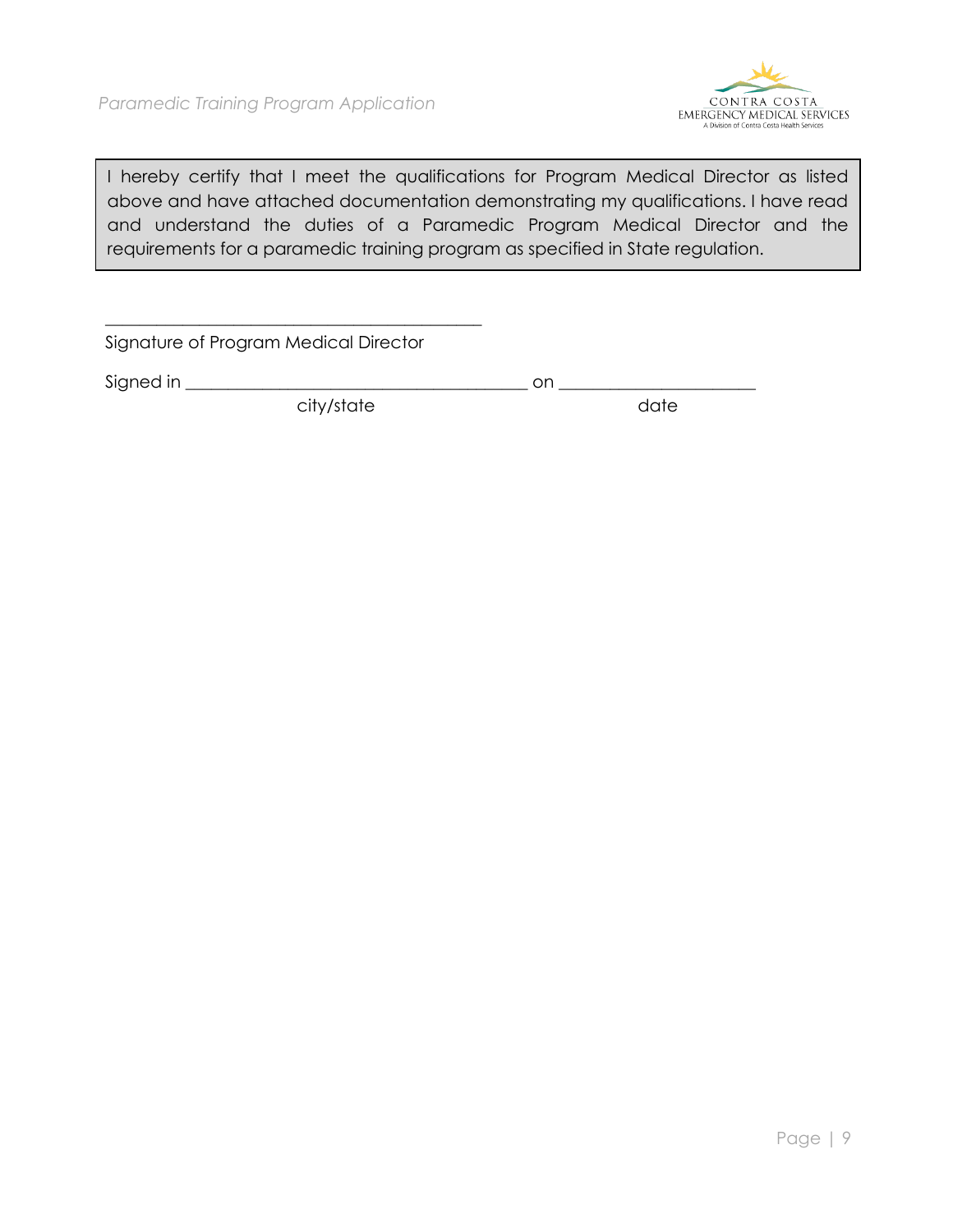

### Program Director Information

- 1. Each training program shall have an approved program director who shall be licensed in California as a physician, a registered nurse who has a baccalaureate degree or a paramedic who has a baccalaureate degree, or shall be an individual who holds a baccalaureate degree in a related health field or in education. The course director shall be qualified by education and experience in methods, materials, and evaluation of 13 Effective February 8, 2016 instruction, and shall have a minimum of one (1) year experience in an administrative or management level position and have a minimum of three (3) years academic or clinical experience in prehospital care education within the last five (5) years.
- 2. The program director shall be qualified by education and experience in methods, materials, and evaluation of instruction, which shall be documented by at least forty (40) hours of instruction in teaching methodology. Following are examples of courses that meet the required instruction in teaching methodology:
	- a. California State Fire Marshal (CSFM) "Training Instructor 1A, 1B, and 1C",
	- b. National Fire Academy (NFA) "Fire Service Instructional Methodology" course, and 14 Effective February 8, 2016
	- c. A course that meets the U. S. Department of Transportation/National Highway Traffic Safety Administration 2002 Guidelines for Educating EMS Instructors, such as the National Association of EMS Educators' EMS Educator Course.
	- d. An advanced degree (e.g., masters or doctorates) from an accredited university may be substituted in lieu of requirements listed in 2.a. – 2.c.
- 3. Duties of the course director shall include, but not be limited to:
	- a. Administration, organization and supervision of the educational program.
	- b. In coordination with the program medical director, approve the principal instructor, teaching assistants, field and hospital clinical preceptors, clinical and internship assignments, and coordinate the development of curriculum, including instructional objectives, and approve all methods of evaluation.
	- c. Sign all course completion records.
	- d. Ensure training program compliance with California Code of Regulations, Title 22, Division 9, Chapter 4, Article 3 and other related laws.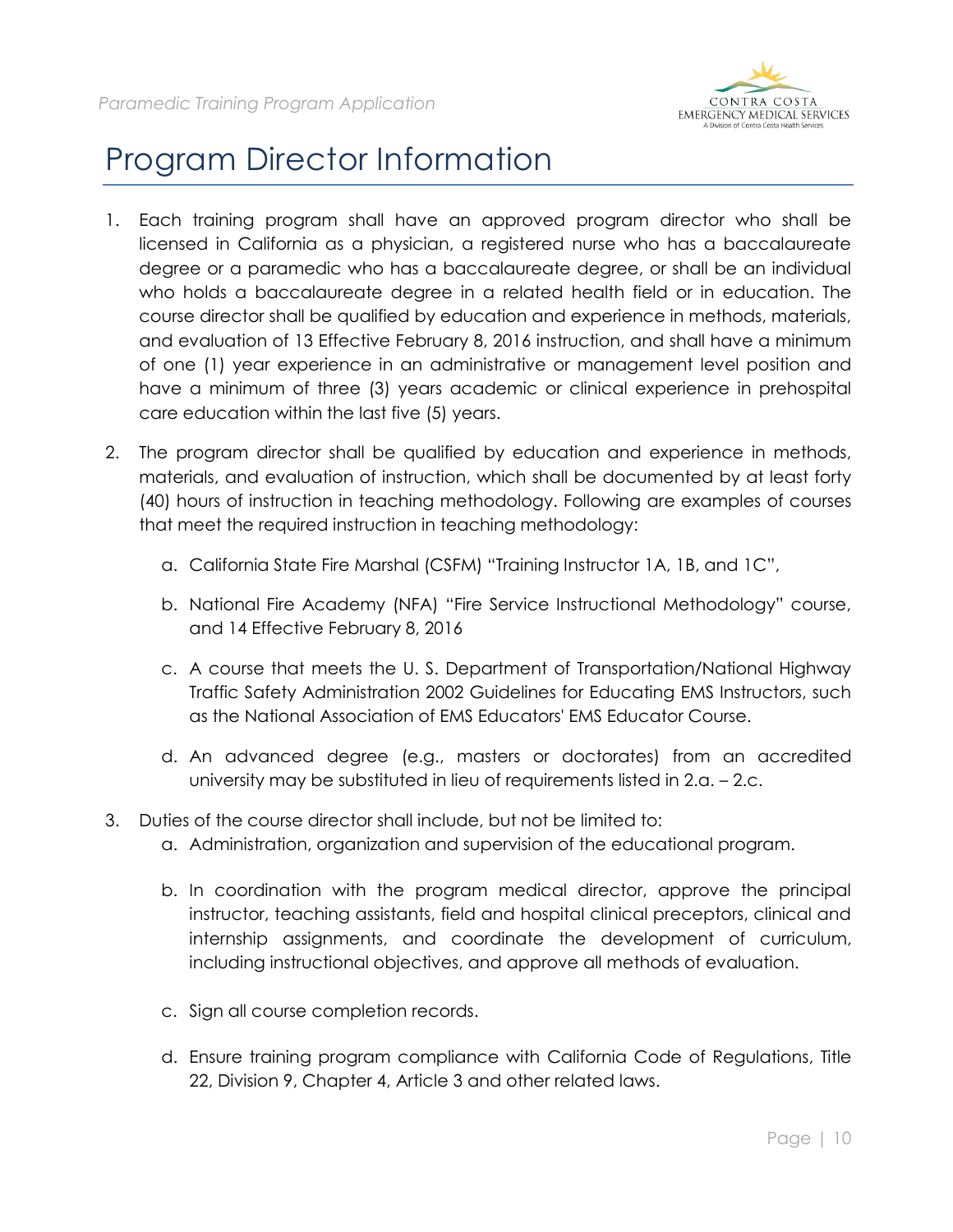

e. Ensure that the preceptor(s) are trained according to the curriculum in § 100150 subsection (e)(4).

| Name:                                        |  |        | Title: |                     |  |  |
|----------------------------------------------|--|--------|--------|---------------------|--|--|
| Organization:                                |  |        |        |                     |  |  |
| <b>Street Address:</b>                       |  |        |        |                     |  |  |
| City:                                        |  |        | State: | Zip:                |  |  |
| Phone:                                       |  | Email: |        |                     |  |  |
| Professional License/<br>Certification Type: |  |        |        | Expiration<br>Date: |  |  |
| <b>Teaching</b><br>Credential(s):            |  |        |        |                     |  |  |

I hereby certify that I meet the qualifications for Program Director as listed above and have attached documentation demonstrating my qualifications. I have read and understand the duties of a Paramedic Program Director and the requirements for a paramedic training program as specified in State regulation.

Signature of Program Director

 $Signed in$   $\Box$ 

city/state date

\_\_\_\_\_\_\_\_\_\_\_\_\_\_\_\_\_\_\_\_\_\_\_\_\_\_\_\_\_\_\_\_\_\_\_\_\_\_\_\_\_\_\_\_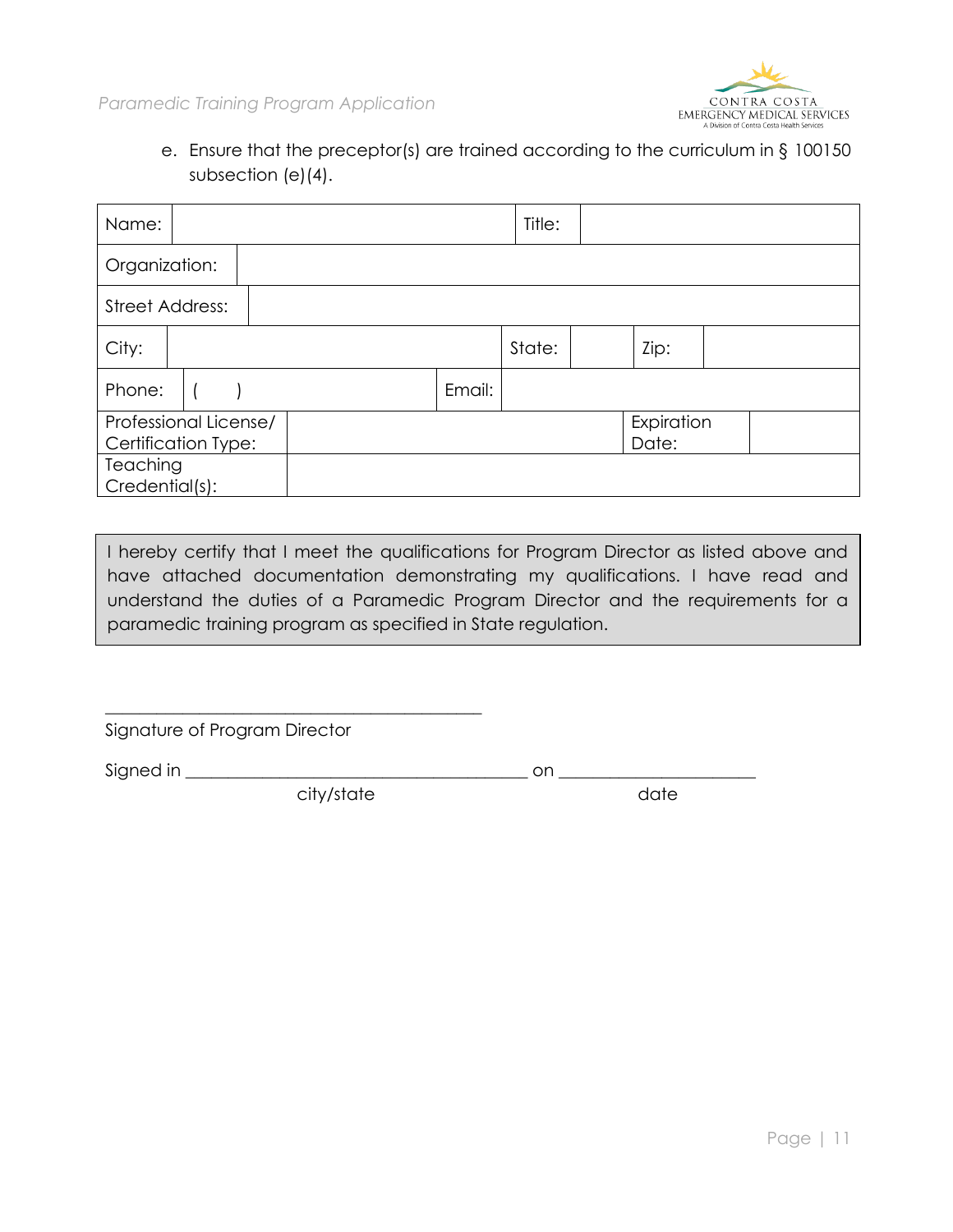

#### Clinical Coordinator Information

- 1. Each training program shall have an approved program clinical coordinator who shall be either a Physician, Registered Nurse, Physician Assistant, or a Paramedic currently licensed in California, and who shall have two (2) years of academic or clinical experience in emergency medicine or prehospital care in the last five (5) years.
- 2. Duties of the program clinical coordinator shall include, but not be limited to:
	- a. Responsibility for the overall quality of medical content of the program;
	- b. Approval of the qualifications of the principal instructor(s) and teaching assistant(s).

| Name:                           |  |                                                                 |        | Title: |                         |  |  |
|---------------------------------|--|-----------------------------------------------------------------|--------|--------|-------------------------|--|--|
| Organization:                   |  |                                                                 |        |        |                         |  |  |
| <b>Street Address:</b>          |  |                                                                 |        |        |                         |  |  |
| City:                           |  |                                                                 |        | State: | Zip:                    |  |  |
| Phone:                          |  |                                                                 | Email: |        |                         |  |  |
| Professional License<br>Number: |  |                                                                 |        |        | <b>Expiration Date:</b> |  |  |
|                                 |  | $\Box$ MD $\Box$ RN $\Box$ Paramedic $\Box$ Physician Assistant |        |        |                         |  |  |

I hereby certify that I meet the qualifications for Clinical Coordinator as listed above and have attached documentation demonstrating my qualifications. I have read and understand the duties of the Clinical Coordinator and the requirements for a paramedic training program as specified in State regulation and LEMSA policies.

Signature of Clinical Coordinator

city/state date

\_\_\_\_\_\_\_\_\_\_\_\_\_\_\_\_\_\_\_\_\_\_\_\_\_\_\_\_\_\_\_\_\_\_\_\_\_\_\_\_\_\_\_\_

Signed in \_\_\_\_\_\_\_\_\_\_\_\_\_\_\_\_\_\_\_\_\_\_\_\_\_\_\_\_\_\_\_\_\_\_\_\_\_\_\_\_ on \_\_\_\_\_\_\_\_\_\_\_\_\_\_\_\_\_\_\_\_\_\_\_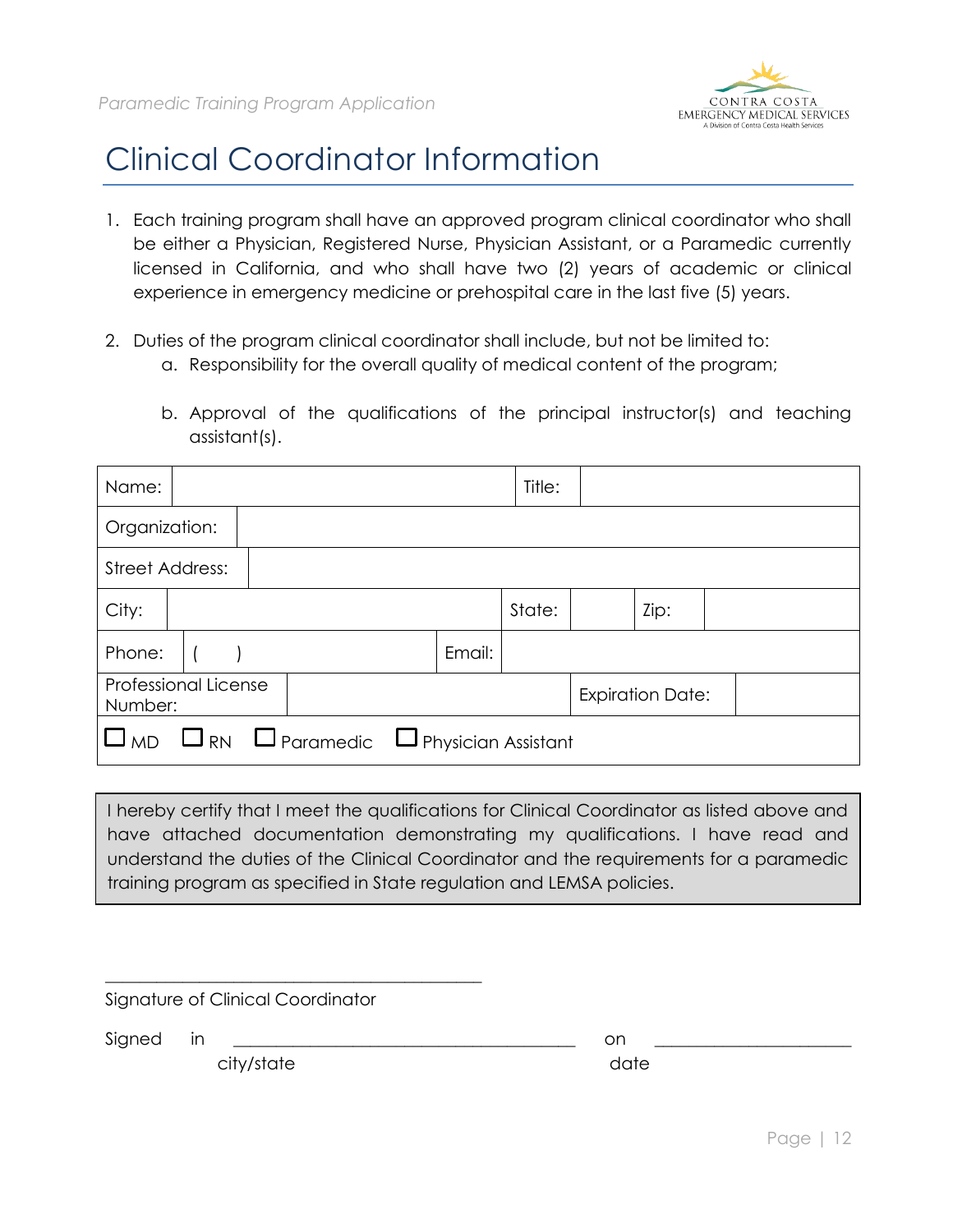

### Principal Instructor Information

- 1. Each training program shall have a principal instructor(s), who may also be the program clinical coordinator or program director, who shall be either a Physician, Registered Nurse, Physician Assistant, or a Paramedic currently licensed in California, and who shall have two (2) years of academic or clinical experience in emergency medicine or prehospital care in the last five (5) years, and shall be an individual who holds a baccalaureate degree in a related health field or in education.
- 2. The principal instructor(s) shall be qualified by education and experience in methods, materials, and evaluation of instruction, which shall be documented by at least forty (40) hours of instruction in teaching methodology. Following, but not limited to, are examples of courses that meet the required instruction in teaching methodology:
	- a. California State Fire Marshal (CSFM) "Training Instructor 1A, 1B, and 1C";
	- b. National Fire Academy (NFA) "Fire Service Instructional Methodology" course, and 14 Effective February 8, 2016; or
	- c. A course that meets the U. S. Department of Transportation/National Highway Traffic Safety Administration 2002 Guidelines for Educating EMS Instructors, such as the National Association of EMS Educators' EMS Educator Course.
- 3. The principal instructor(s) shall be approved by the program director in coordination with the program clinical coordinator as qualified to teach the topics to which s/he is assigned.

| Name:                  |                                                                     |        | Title: |                         |  |  |
|------------------------|---------------------------------------------------------------------|--------|--------|-------------------------|--|--|
| Organization:          |                                                                     |        |        |                         |  |  |
| <b>Street Address:</b> |                                                                     |        |        |                         |  |  |
| City:                  |                                                                     |        | State: | Zip:                    |  |  |
| Phone:                 |                                                                     | Email: |        |                         |  |  |
|                        | Professional License Number:                                        |        |        | <b>Expiration Date:</b> |  |  |
| <sub>I</sub> ∐ MD      | $\Box$ Registered Nurse $\Box$ Physician Assistant $\Box$ Paramedic |        |        |                         |  |  |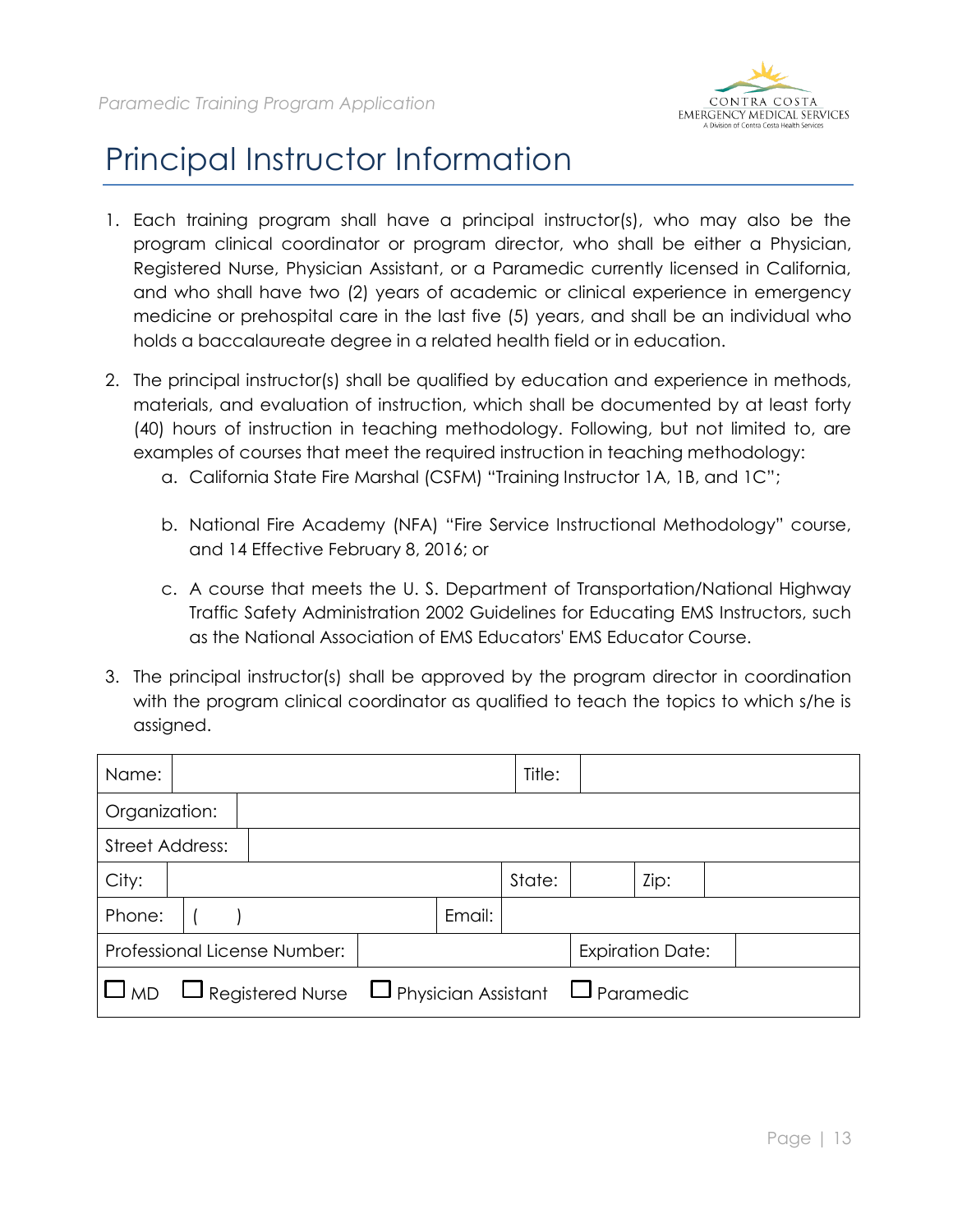

I hereby certify that I meet the qualifications for Principal Instructor as listed above and have attached documentation demonstrating my qualifications. I have read and understand the duties of an EMT Principal Instructor and the requirements for an EMT training program as specified in State regulation and LEMSA policies.

|        | Signature of Principal Instructor                    |             |  |
|--------|------------------------------------------------------|-------------|--|
| Signed | $\mathsf{in}$ $\overline{\phantom{a}}$<br>city/state | on.<br>date |  |
|        |                                                      |             |  |
|        |                                                      |             |  |
|        | Program Director Signature                           | Date        |  |
|        |                                                      |             |  |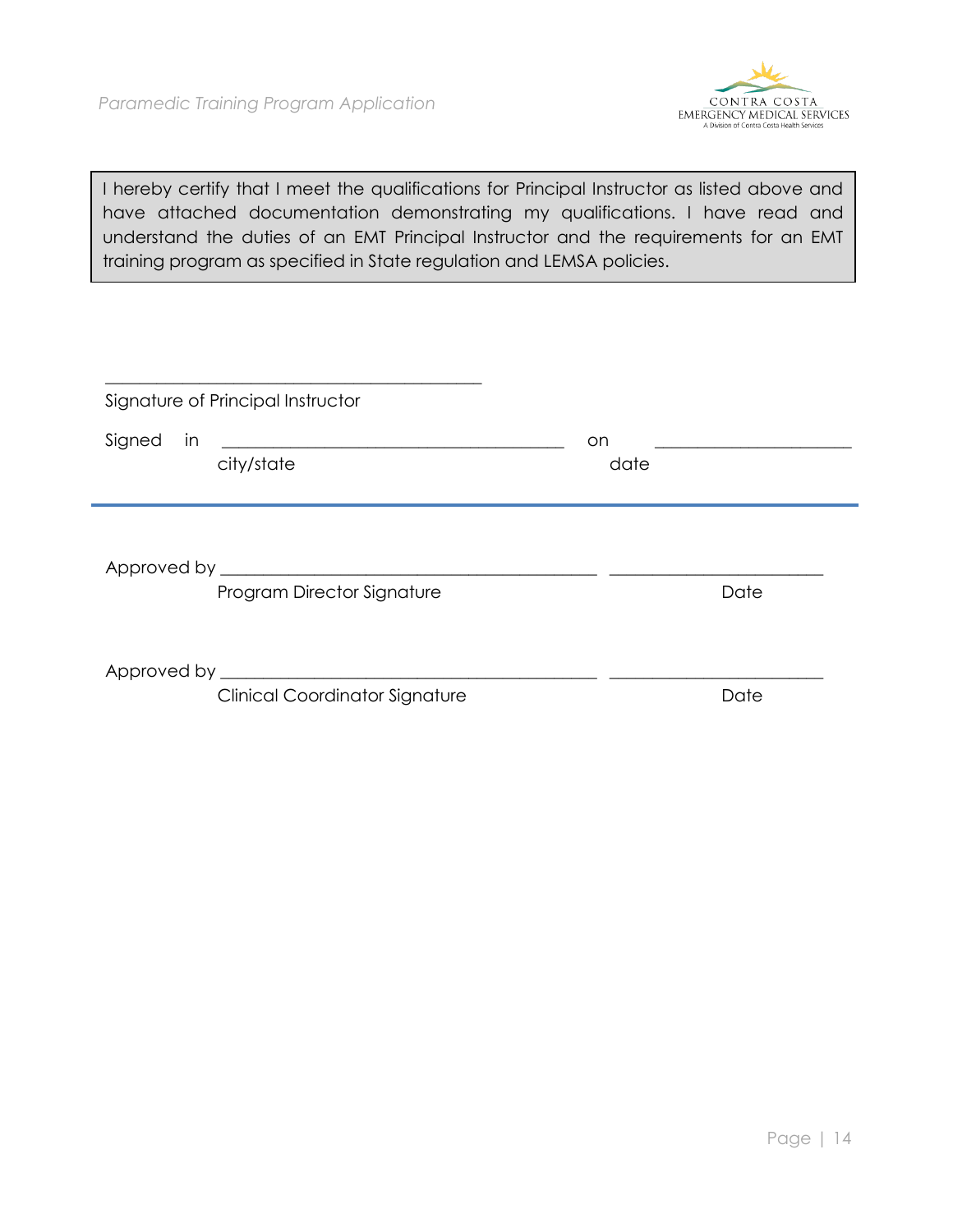

#### Teaching Assistant Information

- 1. Each training program may have teaching assistant(s) who shall be qualified by training and experience to assist with teaching of the course and shall be approved by the program director in coordination with the program clinical coordinator as qualified to assist in teaching the topics to which the assistant is to be assigned.
- 2. A teaching assistant shall be supervised by a principal instructor, the program director and/or the program clinical coordinator.

| Name:                   |         |        | Title: |                     |  |  |
|-------------------------|---------|--------|--------|---------------------|--|--|
| Organization:           |         |        |        |                     |  |  |
| <b>Street Address:</b>  |         |        |        |                     |  |  |
| City:                   |         |        | State: | Zip:                |  |  |
| Phone:                  |         | Email: |        |                     |  |  |
| Professional<br>Number: | License |        |        | Expiration<br>Date: |  |  |

I hereby certify that I meet the qualifications for teaching assistant as listed above and have attached documentation demonstrating my qualifications. I have read and understand the duties of a paramedic teaching assistant and the requirements for a paramedic training program as specified in State regulation and LEMSA policies.

| Signature of Teaching Assistant       |             |                                                                                 |
|---------------------------------------|-------------|---------------------------------------------------------------------------------|
| Signed<br>in<br>city/state            | on.<br>date | the contract of the contract of the contract of the contract of the contract of |
| Program Director Signature            |             | Date                                                                            |
| <b>Clinical Coordinator Signature</b> |             | Date                                                                            |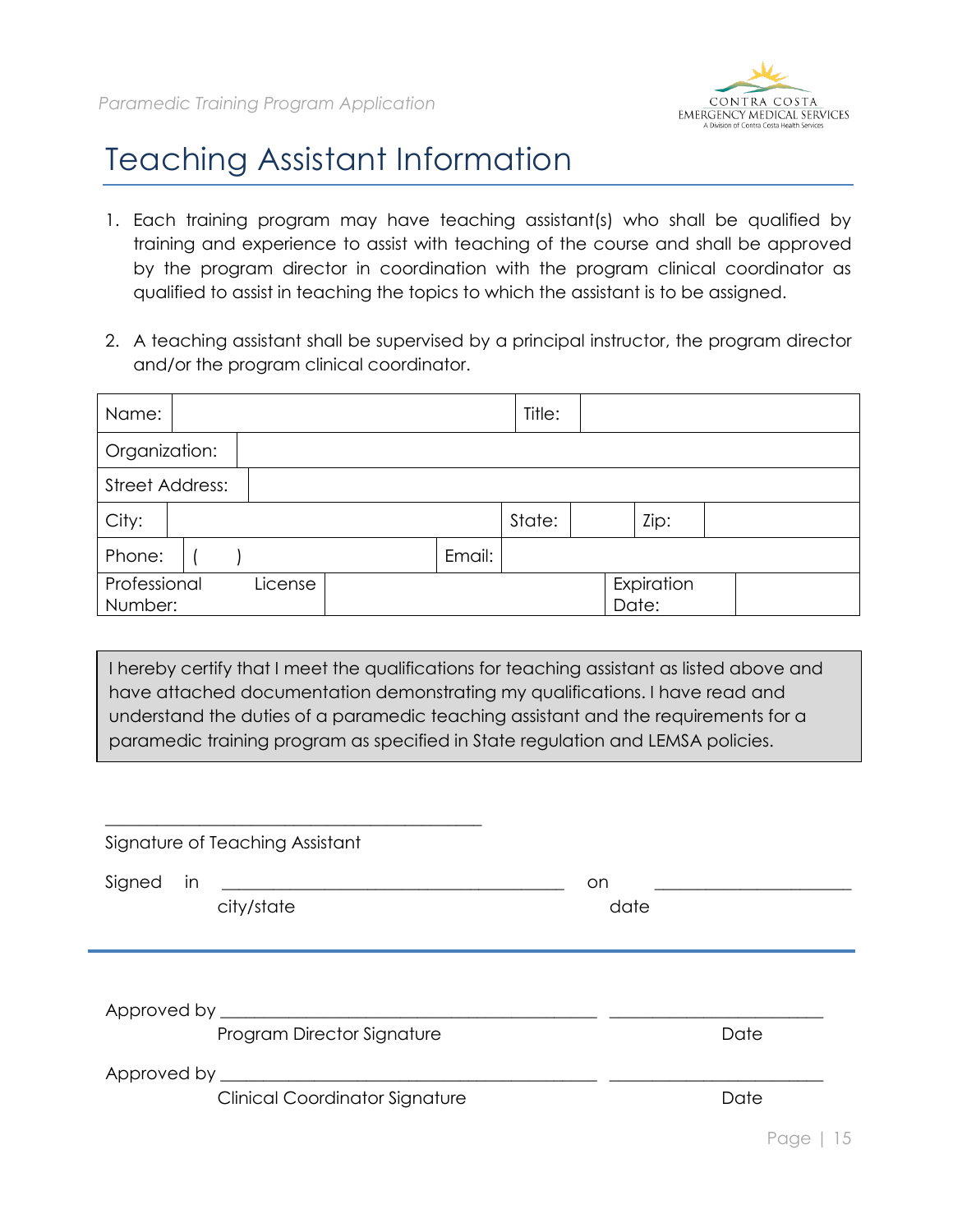

#### Clinical Experience Affiliation

- 1. Each training program shall have written agreement(s) with one or more licensed general acute care hospital(s) and holds a permit to operate a basic or comprehensive emergency medical service for the clinical portion of the paramedic training program. The clinical setting may be expanded to include areas commensurate with the skills experience needed. Such settings may include surgicenters, clinics, jails or any other areas deemed appropriate by the LEMSA. The maximum number of hours in the expanded clinical setting shall not exceed forty (40) hours of the total clinical hours specified in Section §100154(a)(2).
- 2. The written agreement(s) shall specify the roles and responsibilities of the training program and the clinical provider(s) for supplying the supervised clinical experience for the paramedic student(s).
- 3. Each training program shall have a hospital clinical preceptor(s) who shall:
	- a. Be a physician, registered nurse or physician assistant currently licensed in the State of California.
	- b. Have worked in emergency medical care for the last two (2) years.
	- c. Be under the supervision of a principal instructor, the course director, and/or the program medical director.
	- d. Receive instruction in evaluating paramedic students in the clinical setting. Means of instruction may include, but need not be limited to, educational brochures, orientation, training programs, or training videos, and shall include how to do the following in cooperation with the paramedic training program:
		- i. Evaluate a student's ability to safely administer medications and perform assessments.
		- ii. Document a student's performance.
		- iii. Review clinical preceptor requirements contained in this Chapter.
		- iv. Assess student behaviors using cognitive, psychomotor, and affective domains.
		- v. Create a positive and supportive learning environment.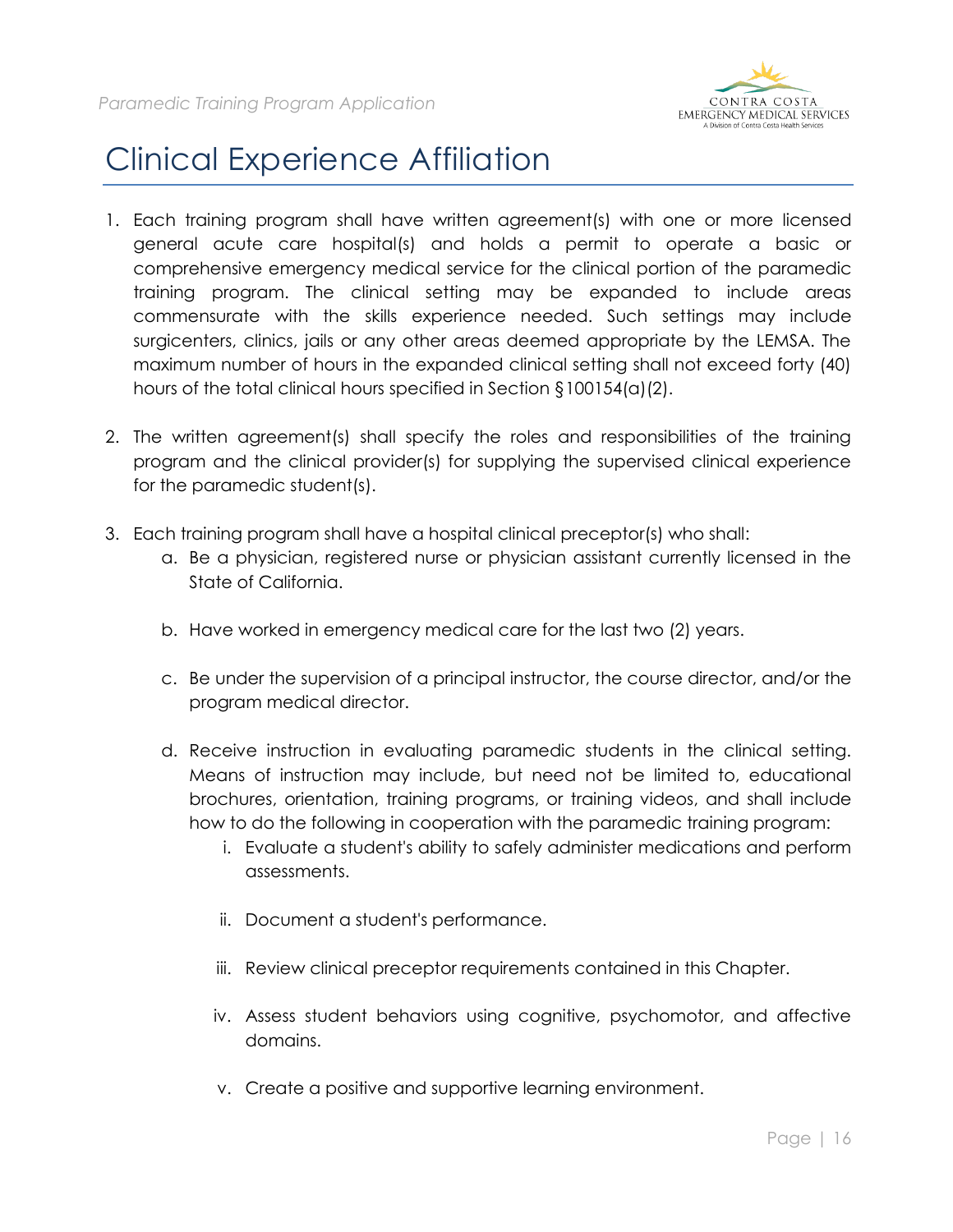

- vi. Identify appropriate student progress.
- vii. Counsel the student who is not progressing.
- viii. Provide guidance and applicable procedures for dealing with an injured student or student who has had an exposure to illness, communicable disease or hazardous material. Supervision for the clinical experience shall be provided by an individual who meets the qualifications of a principal instructor or teaching assistant.
- e. No more than three (3) students will be assigned to one (1) qualified supervisor during the supervised clinical experience.

| Name of Affiliated<br>Site: |        |        |      |  |
|-----------------------------|--------|--------|------|--|
| <b>Street Address:</b>      |        |        |      |  |
| City:                       |        | State: | Zip: |  |
| Contact<br>Person:          |        |        |      |  |
| Phone:                      | Email: |        |      |  |

| Name of Affiliated<br>Site: |        |        |      |  |
|-----------------------------|--------|--------|------|--|
| <b>Street Address:</b>      |        |        |      |  |
| City:                       |        | State: | Zip: |  |
| Contact<br>Person:          |        |        |      |  |
| Phone:                      | Email: |        |      |  |

| Name of Affiliated<br>Site: |        |      |  |
|-----------------------------|--------|------|--|
| <b>Street Address:</b>      |        |      |  |
| City:                       | State: | Zip: |  |
| Contact<br>Person:          |        |      |  |
| Phone:                      | Email: |      |  |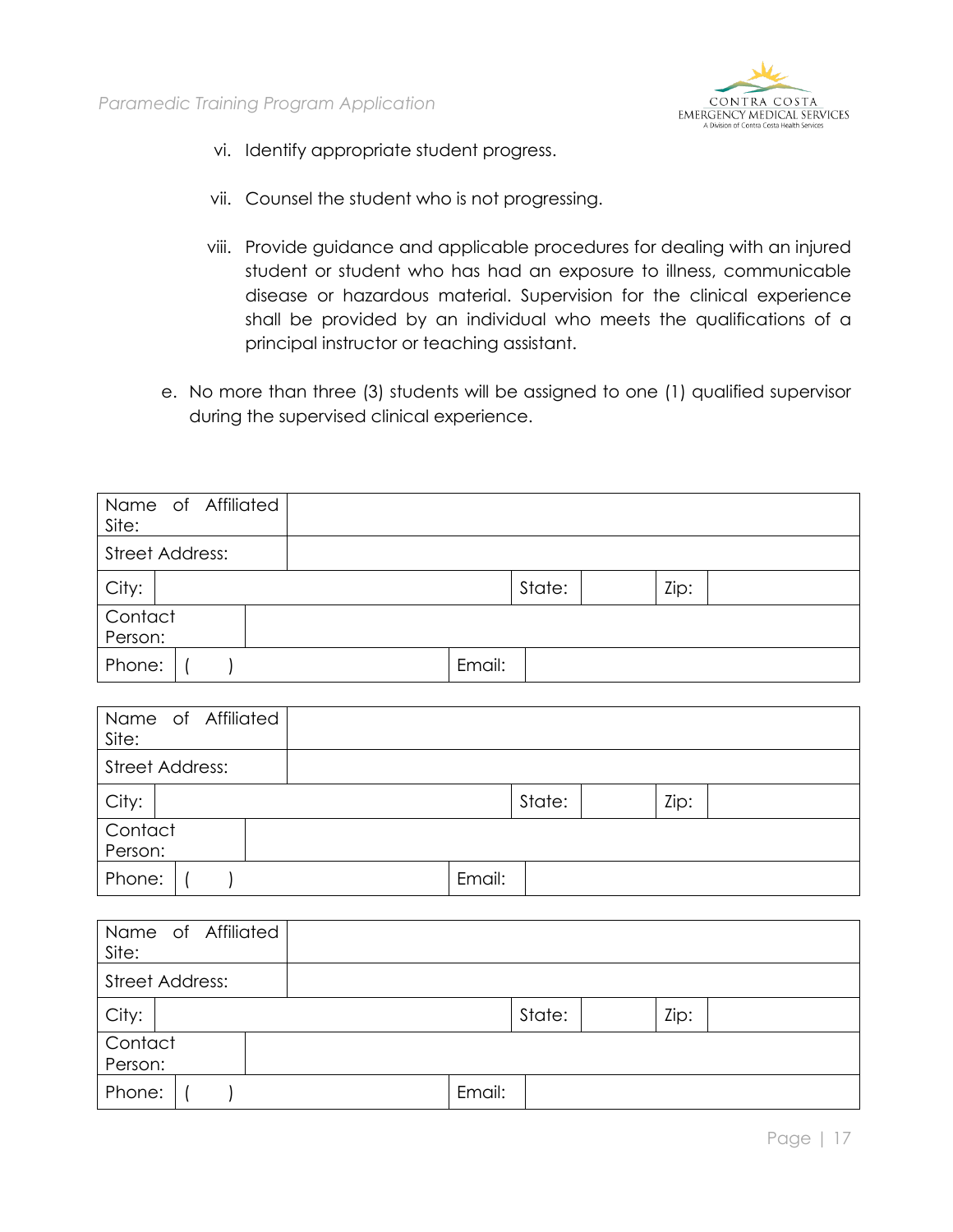

#### *(Attach copy of written agreement for each entity listed above)*

I hereby certify that I have read, understand and agree to comply with the requirements for clinical experience for a paramedic training program as specified in State regulation and LEMSA policies.

| Signature of Program Director |                                   |     |      |
|-------------------------------|-----------------------------------|-----|------|
|                               |                                   | on  |      |
|                               | city/state                        |     | date |
|                               |                                   |     |      |
|                               |                                   |     |      |
|                               | Signature of Clinical Coordinator |     |      |
|                               |                                   | on. |      |
|                               | city/state                        |     | date |
|                               |                                   |     |      |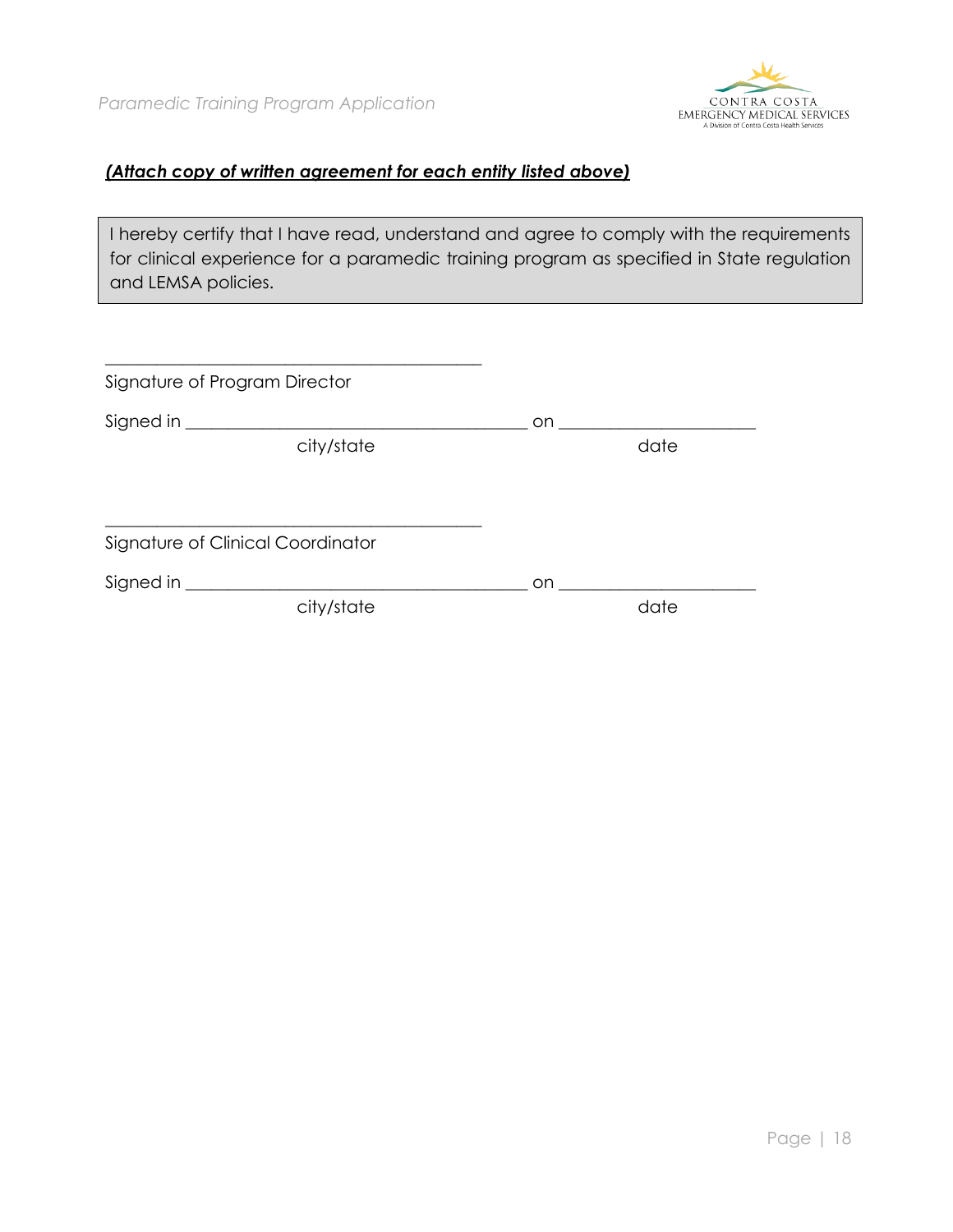

### Field Internship Affiliation

- 1. Each training program shall enter into a written agreement with a paramedic service provider(s) to provide for field internship, as well as for a field preceptor(s) to directly supervise, instruct, and evaluate the students. The assignment of a student to a field preceptor shall be a collaborative effort between the training program and the provider agency. If the paramedic service provider is located outside the jurisdiction of the paramedic training program approving authority, then the training program shall do the following:
	- *a.* In collaboration with the LEMSA in which the field internship will occur, ensure that the student has been oriented to that LEMSA, including local policies and procedures and treatment protocols.
	- *b.* Contact the LEMSA where the paramedic service provider is located and report to that LEMSA the name of the paramedic intern in their jurisdiction, the name of the EMS provider, and the name of the preceptor. The paramedic intern shall be under the medical control of the medical director of the LEMSA in which the internship occurs.
	- *c.* The training program shall be responsible for ensuring that the filed preceptor has the experience and training as required in § 100150(g)(1)-(4).
- 2. Each training program shall have field internship preceptor(s) who shall:
	- a. Have completed field preceptor training approved by the LEMSA and comply with the field preceptor guidelines approved by the LEMSA. Training shall include a curriculum that will result in the preceptor being competent to evaluate the paramedic student during the internship phase of the training program, and how to do the following in cooperation with the paramedic training program:
		- i. Conduct a daily field evaluation of students.
		- ii. Conduct cumulative and final field evaluations of all students.
		- iii. Rate students for evaluation using written field criteria.
		- iv. Identify ALS contacts and requirements for graduation.
		- v. Identify the importance of documenting student performance.
		- vi. Review field preceptor requirements contained in this Chapter.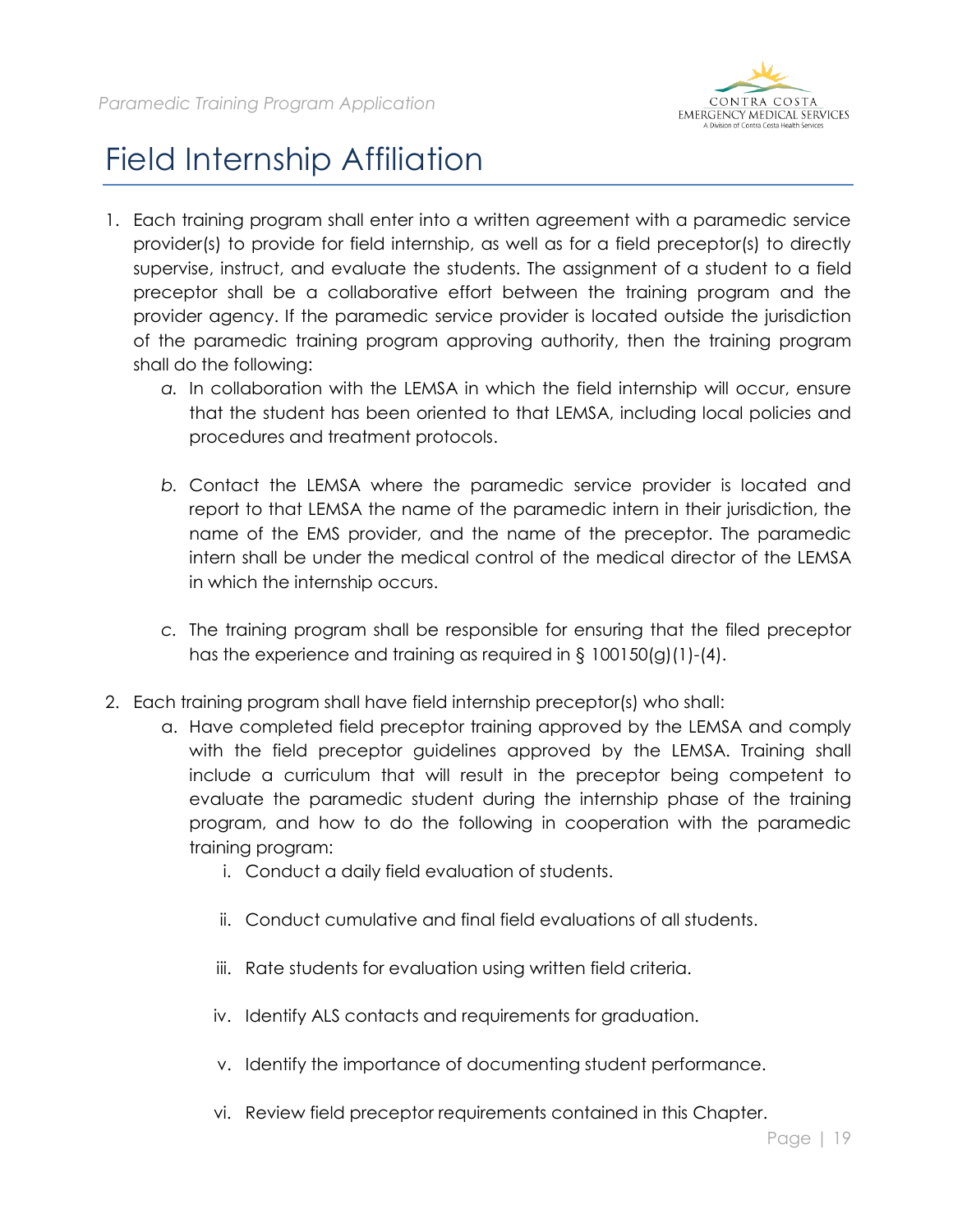

- vii. Assess student behaviors using cognitive, psychomotor, and affective domains.
- viii. Create a positive and supportive learning environment. 15 Effective February 8, 2016
- ix. Measure students against the standard of entry level paramedics.
- x. Identify appropriate student progress.
- xi. Counsel the student who is not progressing.
- xii. Identify training program support services available to the student and the preceptor.
- xiii. Provide guidance and applicable procedures for dealing with an injured student or student who has had an exposure to illness, communicable disease or hazardous material.
- b. No more than one (a) student will be assigned to one (1) qualified preceptor during the field internship.

| Name of Affiliated<br>Site: |        |      |
|-----------------------------|--------|------|
| <b>Street Address:</b>      |        |      |
| City:                       | State: | Zip: |
| Contact<br>Person:          |        |      |
| Phone:                      | Email: |      |

| Name of Affiliated<br>Site: |        |      |  |
|-----------------------------|--------|------|--|
| <b>Street Address:</b>      |        |      |  |
| City:                       | State: | Zip: |  |
| Contact                     |        |      |  |
| Person:                     |        |      |  |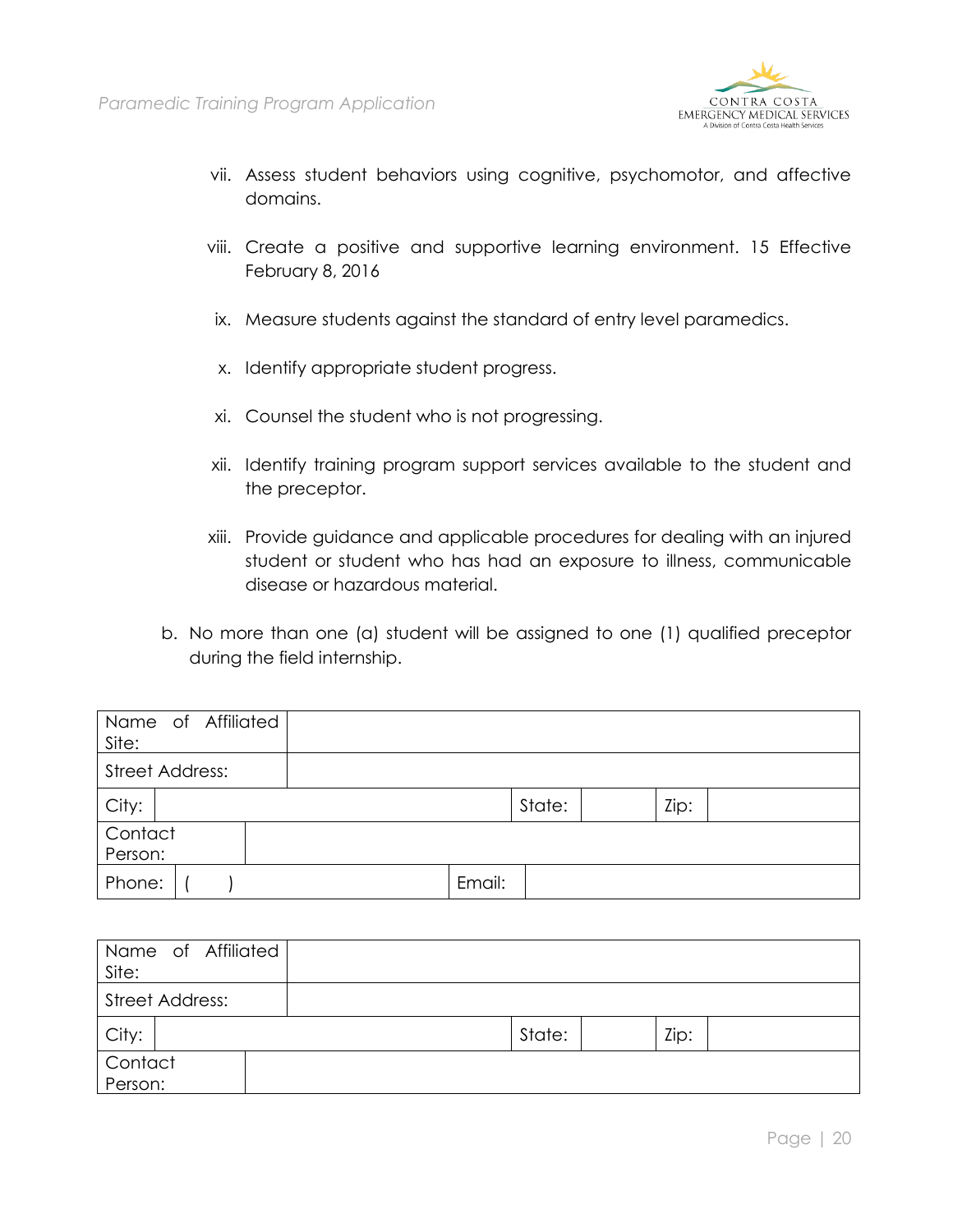

| ים<br>none: | Email: |
|-------------|--------|
|-------------|--------|

| Name of Affiliated<br>Site: |        |        |      |
|-----------------------------|--------|--------|------|
| <b>Street Address:</b>      |        |        |      |
| City:                       |        | State: | Zip: |
| Contact<br>Person:          |        |        |      |
| Phone:                      | Email: |        |      |

#### *(Attach copy of written agreement for each entity listed above)*

I hereby certify that I have read, understand and agree to comply with the requirements for field internships for a paramedic training program as specified in State regulation and LEMSA policies.

| Signature of Program Director |                                   |      |      |
|-------------------------------|-----------------------------------|------|------|
|                               | city/state                        | on i | date |
|                               |                                   |      |      |
|                               | Signature of Clinical Coordinator |      |      |
|                               | Signed in                         | on.  |      |
|                               | city/state                        |      | date |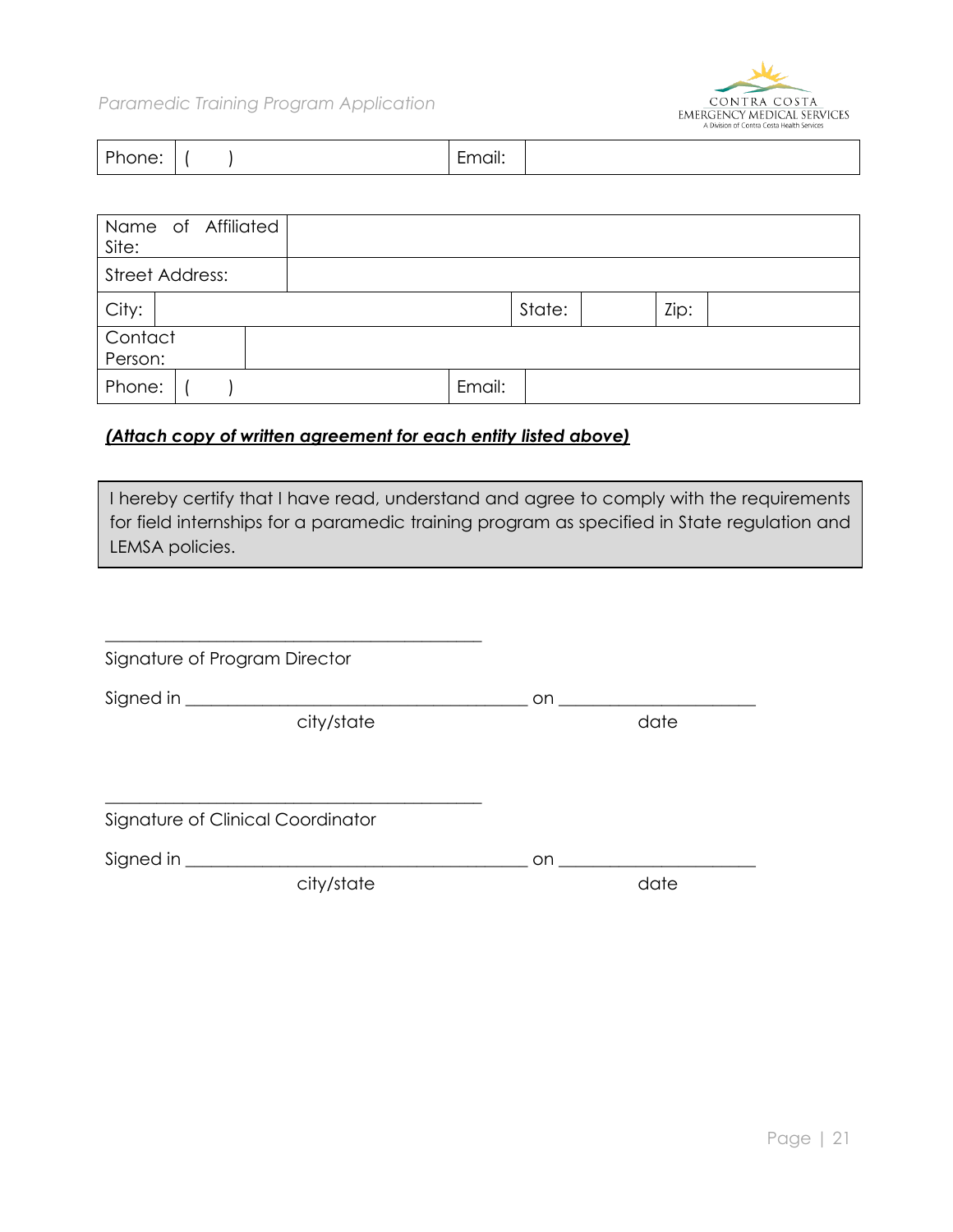

#### Paramedic Refresher Course Information

- 1. Upon renewal, each training program shall offer a National Registry Paramedic course required for recertification.
- 2. A statement verifying usage of the Paramedic course content is equivalent to the U.S. Department of Transportation (DOT) National EMS Education Standards (DOT HS) 811 077 A, January 2009.

|                             |                           | <b>Paramedic Refresher Course</b>     |                                                                                                                                                                       |      |        |      |  |
|-----------------------------|---------------------------|---------------------------------------|-----------------------------------------------------------------------------------------------------------------------------------------------------------------------|------|--------|------|--|
|                             | Name of Training Program: |                                       |                                                                                                                                                                       |      |        |      |  |
| <b>Street</b><br>Address:   |                           |                                       |                                                                                                                                                                       |      |        |      |  |
| City:                       |                           |                                       |                                                                                                                                                                       |      | State: | Zip: |  |
| Telephone:                  |                           |                                       |                                                                                                                                                                       | Fax: |        |      |  |
| Website:                    |                           |                                       |                                                                                                                                                                       |      |        |      |  |
| Program Director:           |                           |                                       |                                                                                                                                                                       |      |        |      |  |
| Clinical<br>Coordinator:    |                           |                                       |                                                                                                                                                                       |      |        |      |  |
| Principal<br>Instructor(s): |                           |                                       |                                                                                                                                                                       |      |        |      |  |
| <b>Teaching Assistants:</b> |                           |                                       |                                                                                                                                                                       |      |        |      |  |
|                             |                           |                                       |                                                                                                                                                                       |      |        |      |  |
|                             |                           | <b>Course Curriculum Verification</b> |                                                                                                                                                                       |      |        |      |  |
|                             | January 2009.             |                                       | I verify that the Paramedic course content is equivalent to the U.S. Department of<br>Transportation (DOT) National EMS Education Standards (DOT HS) 811 077 A,       |      |        |      |  |
|                             |                           | into this paramedic program.          | I verify that CPR training to the current American Heart Association's (AHAs)<br>Cardiopulmonary Resuscitation for Basic Life Support is a prerequisite for admission |      |        |      |  |